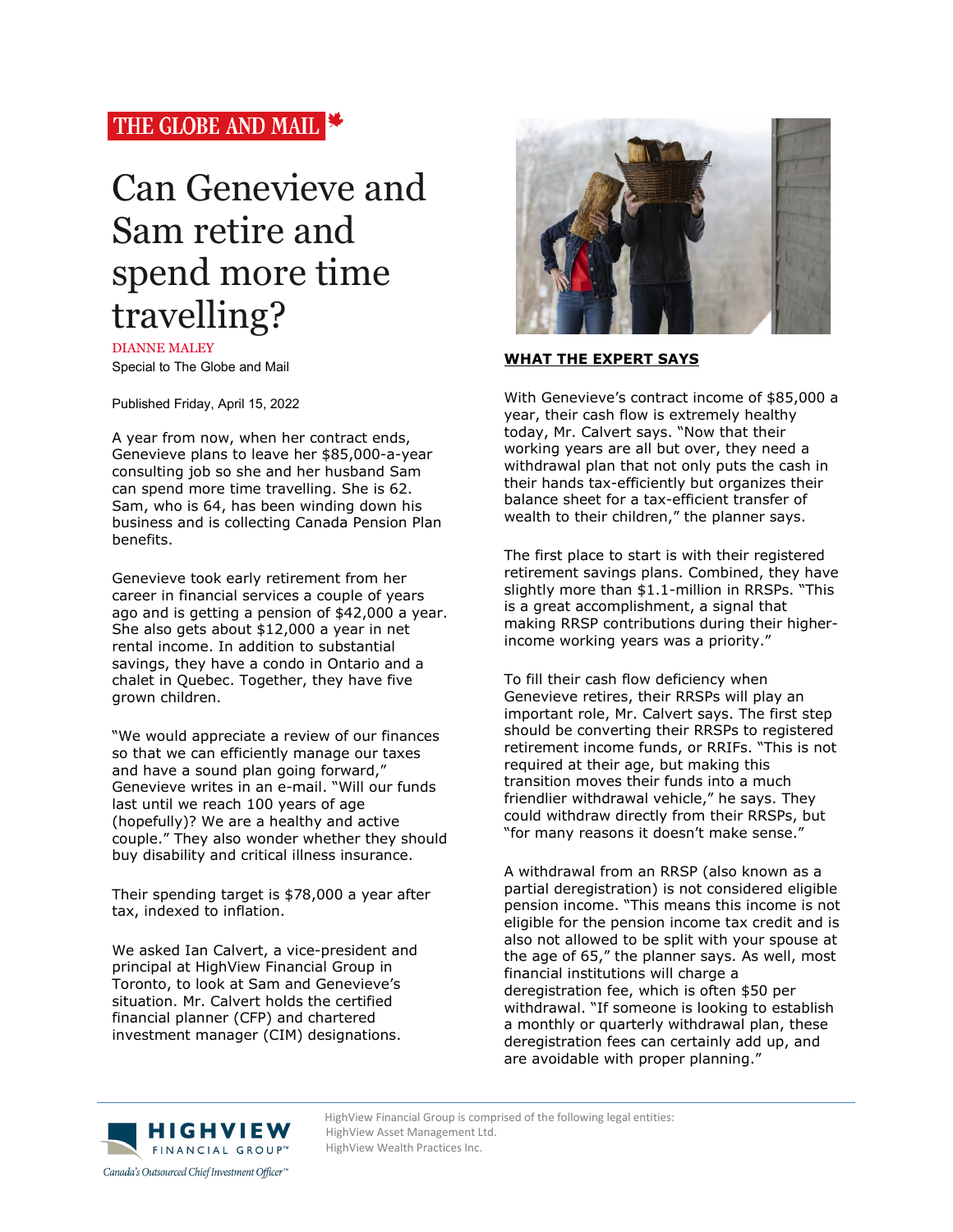Perhaps the only downside with the early conversion is that once the RRSP is converted to a RRIF, there will be a minimum taxable withdrawal each year. "However, you can confidently make the early RRIF conversion if supported by a comprehensive retirement cash flow plan," he says.

If Genevieve and Sam both make the conversion, their combined RRIF minimum withdrawal will be about \$44,000 a year. This \$44,000, combined with Genevieve's pension of \$42,000, Sam's CPP of \$10,925, Sam's OAS of \$8,020 (he plans to take it when he turns 65) and net rental income of \$12,000, would put their total family income at about \$123,500 a year after accounting for \$6,500 of taxable income in their non-registered portfolio. After making payments of \$5,400 a year to their line of credit and family taxes of \$25,300, they would have net cash flow of \$86,300 a year, surpassing their target of \$78,000.

After splitting their eligible pension income, their taxable income would be about \$61,750 each. "From a taxable income perspective, this is a great place to be," Mr. Calvert says. Most of their income is being taxed in the two lowest marginal tax brackets (combined federal and Quebec). This also leaves a healthy buffer for when Genevieve decides to take her CPP and OAS benefits, the planner says. In other words, the additional income from her CPP and OAS will not push them into an unfavourable and punishing tax bracket, or risk having their OAS clawed back, which kicks in at income levels exceeding \$81,761 a year.

Genevieve asks when the optimal time would be to take her CPP and OAS. "There is no universal answer to this question and a lot of different opinions," Mr. Calvert says. Because Genevieve and Sam can supplement their cash flow from the early conversion of their RRIFs, with the help of Genevieve's pension and Sam's government benefits, there is no need for Genevieve to take CPP and OAS at age 65. She could delay both to age 70 because she and Sam are not dependent on the income, he says. Waiting to age 70 will increase her CPP payment by 42 per cent and her OAS payment by 36 per cent. "This is an attractive increase in a steady and indexed source of retirement income."

If their lifestyle needs remain at \$78,000, indexed to inflation, and they can achieve an annualized average rate of return of 5 per cent on their RRIF, tax-free savings accounts and non-registered portfolio, they can confidently spend that much until the age of 100, the planner says. If they direct any surplus cash flow to their TFSAs each year, their balance sheet will become very tax-efficient, he says. "Having the majority of your long-term wealth in your primary residence and your TFSAs, both tax-free assets, will ensure a very taxefficient transfer of wealth to the next generation."

Sam and Genevieve have about \$207,000 in their non-registered portfolio. Any investment income and all capital gains from this account will increase their taxable income each year. They should attempt to own most of their Canadian equities in this non-registered account because dividends from Canadian companies are taxed favourably, he says. They could hold most of their U.S. dividend-paying stocks in their RRIFs. "Eligible Canadian dividends are extremely tax efficient because of the dividend tax credit," Mr. Calvert says.

As for critical illness and long-term care insurance, both come with a cost, one that rises as the insured individual becomes older, the planner says. "Given their level of investable assets, two properties and steady source of retirement income, Genevieve and Sam's retirement plan could absorb the material shock of being diagnosed with a serious health condition or higher health care costs."



HighView Financial Group is comprised of the following legal entities:<br>
H | G H V | E W HighView Asset Management Ltd. HighView Asset Management Ltd. HighView Wealth Practices Inc.